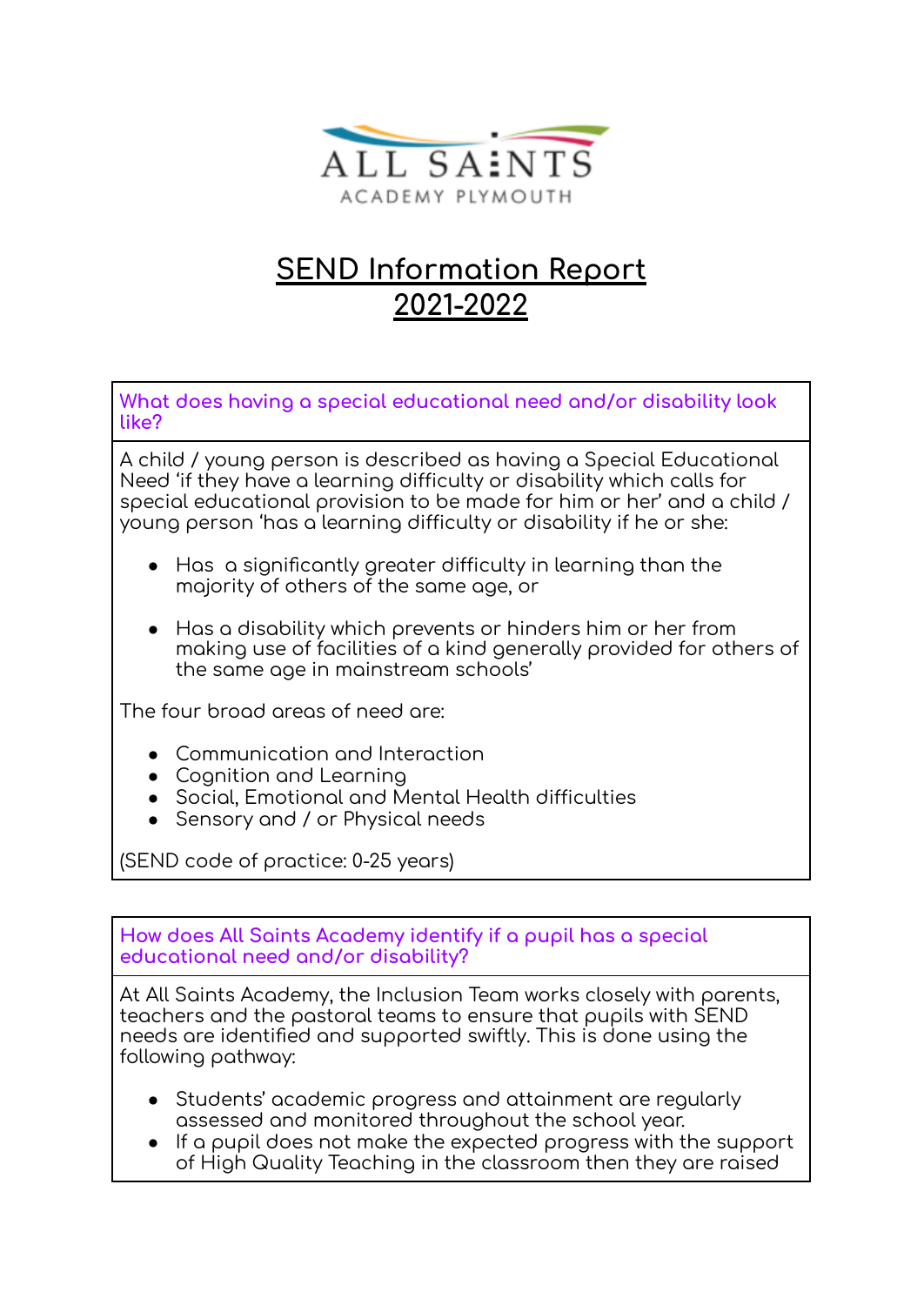at departmental meetings or to the departmental SEND champions. Further strategies are implemented.

- If progress has still not been made, the Inclusion Team gathers feedback from all the student's subject teachers to identify patterns of difficulty.
- The Inclusion Team may then complete assessments with the pupil to identify a specific area of need
- If needed, specialist support will be requested from the relevant professional who may run assessments
- Alternatively, the pastoral team or an outside professional may raise a concern about a pupil with the Inclusion Team

**At All Saints Academy, who can I discuss my concerns with?**

All staff at All Saints Academy can help you with any concerns regarding Special Educational Needs but the following staff can give you more specific guidance on your child / young person:

**Pastoral teams**: Tutor , Head of Year, Student Support Officer

**Teaching teams**: Subject teacher, Head of Department

**Inclusion team**:

Ms. Sam Sykes. Assistant Headteacher. Director of Inclusion.

ssykes@asap.org.uk

Mrs Rachel Turner. SENDCo.

[rturner@asap.org.uk](mailto:rturner@asap.org.uk)



Mr James Buchanan. Deputy Headteacher. Director of Pastoral.

[jbuchanan@asap.org.uk](mailto:jbuchanan@asap.org.uk)

You can contact the Inclusion Team on **[inclusion@asap.org.uk](mailto:inclusion@asap.org.uk)** or call us on **01752 705131**.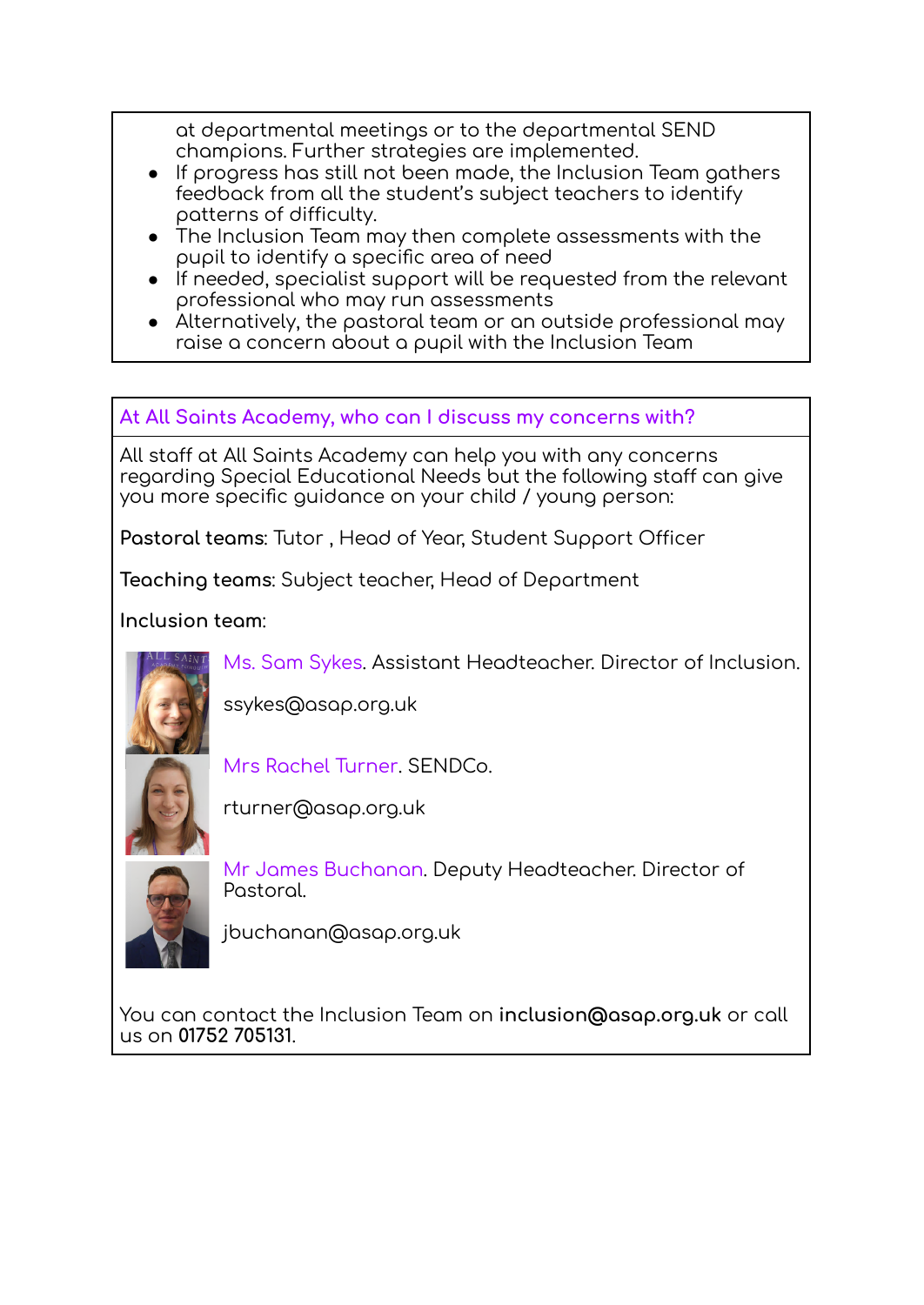# **How are pupils with SEND supported at All Saints Academy?**

Pupils with Special Educational Needs are supported using the school's Graduated Approach pathway:



● **Specialist support**: Some pupils will require additional support from outside professionals such as the Educational Psychology Team or the Communication Interaction Team.

● **Targeted support at Inclusion Team level**: Support is offered by the Inclusion Team both within and outside of the classroom in the form of

Interventions or Teaching Assistant support within lessons.

- **Targeted support at classroom level**: Bespoke High Quality Teaching strategies are used to support learners with SEND after teachers have consulted with departmental SEND Champions / the Inclusion Team.
- **Universal provision**: This is the provision which all pupils receive within the classroom from teaching staff.

Examples of support for SEND learners:

- High Quality Teaching strategies
- Learner Passports
- Enhanced transition from Primary School
- Enhanced transition to post-16 settings
- SEND homework club
- Inclusion pass system
- Lunchtime provision in the Inclusion base
- Enhanced home / school communication
- Interventions including: social skills, handwriting, phonics, literacy and numeracy boosting, skillsbuilder
- Bespoke keyworker programme
- Inclusion tutor groups
- ASDAN
- Adaptive equipment for students when needed (e.g. writing slopes, fiddle toys and specialised resources)
- Fresh Start lessons
- Alternative Provision in the Brunel Centre

The support detailed above is available for all pupils when needed and is not reliant the student having an Education, Health and Care Plan.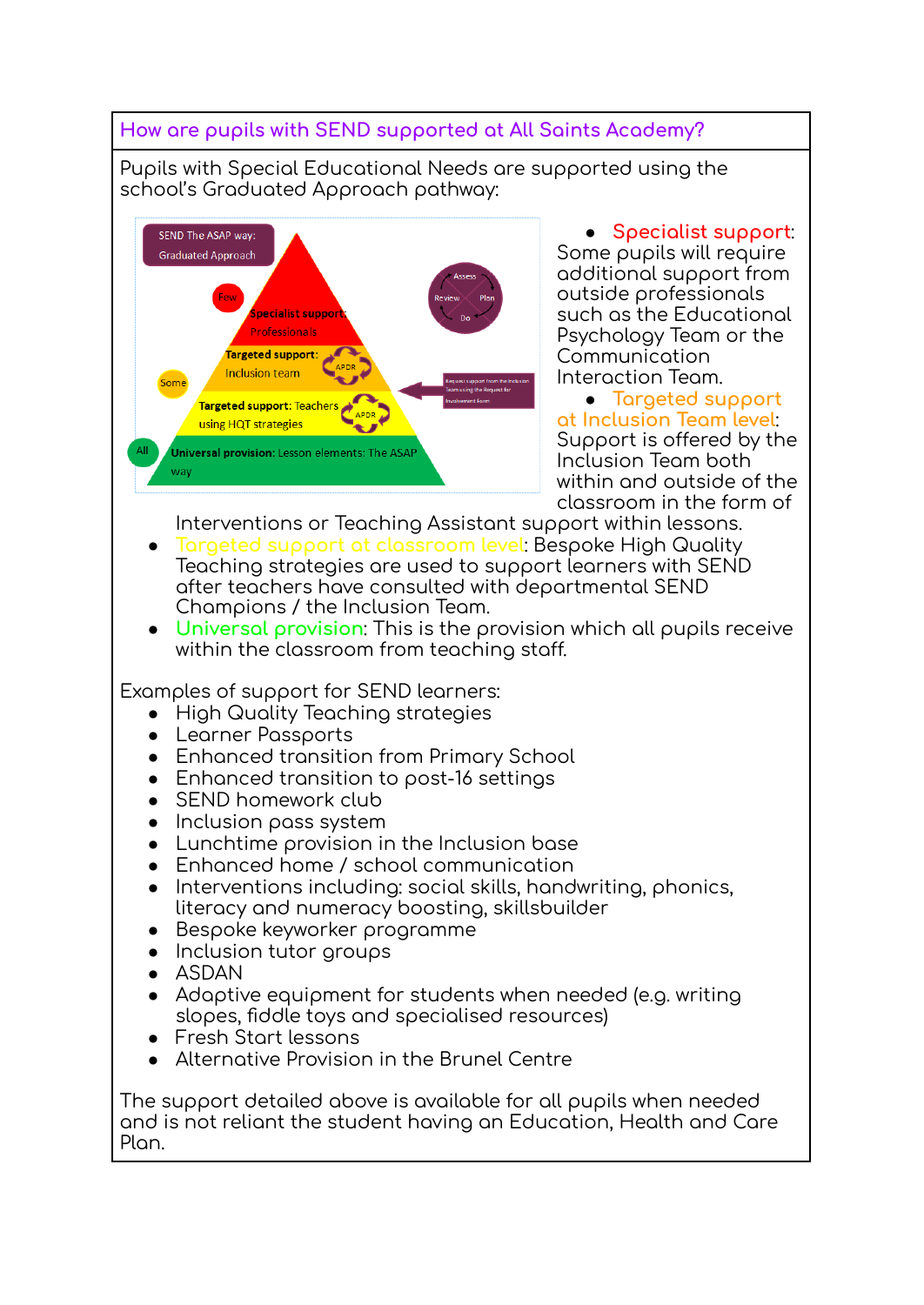**How are pupils with SEND supported in improving their social and emotional development?**

At All Saints we recognise that learners with SEND may require additional support to improve their social and emotional development. This is supported in the following ways:

- Enhanced support from the pastoral teams
- 1:1 Keyworker sessions using Attachment Based mentoring approaches
- CAMHS support
- Social skills groups
- Additional support when listening to a young person with SEND from a member of the Inclusion Team e.g. when expressing their views for a TAM meeting or during the annual review process

# **How do we ensure that pupils with SEND are making progress?**

Both the SEND and academic provision at All Saints is underpinned by the **assess, plan, do, review cycle**.

- Academically, pupils are assessed throughout the year by teaching staff to ensure that they are making progress
- Pupils taking part in interventions are assessed at the start and end of the intervention to analyse their progress
- EHCP targets are reviewed annually, in line with the national expectation. If a pupil with an EHCP is not making the expected progress towards their targets, then an interim annual review is held
- During TAM and EHAT meetings, SMART targets are set and reviewed. If progress towards these targets is not being made, then the team around that young person will assess the provision and alter it if needed
- When specialist support is needed, the pupil's provision and progress is discussed at termly planning meetings with the relevant professional. A change in support can then be implemented.

The above list ensures that pupils in all stages of the graduated response are making progress and the effectiveness of their provision is evaluated regularly throughout the academic year.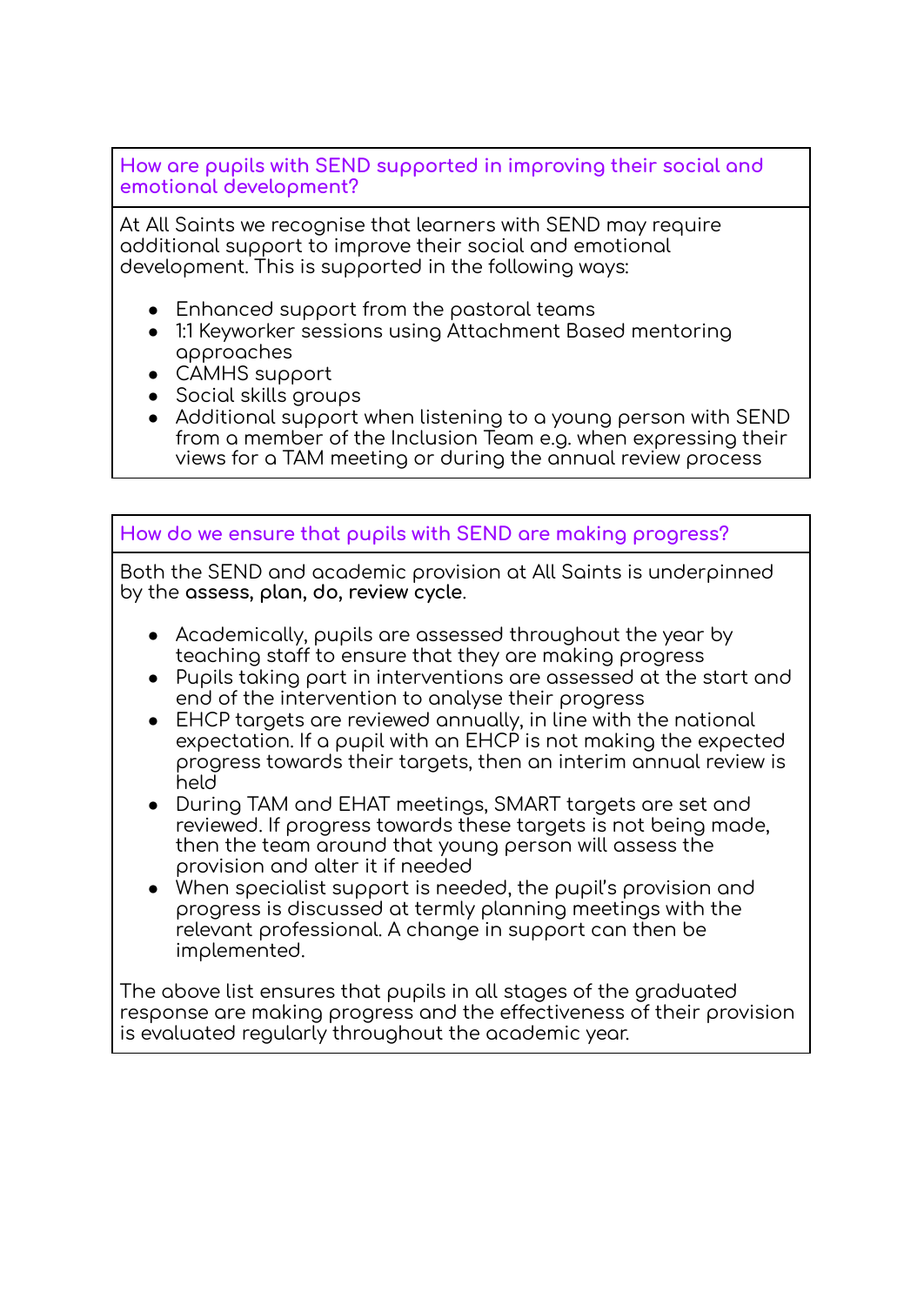**How are pupils with SEND and their families supported to share their views?**

Pupils with SEND and their families are at the heart of the SEND provision at All Saints. They are encouraged to share their views at different points in the school year, including:

- Team Around Me meetings
- EHAT meetings
- Parents' evenings
- Learner Passports
- EHCP annual review process

For day-to-day issues, parents are able to speak with a member of the Inclusion Team who can support them with any concerns.

**How does All Saints Academy involve others in meeting the needs of pupils with SEND and their families?**

Professionals can be involved at any stage of support for pupils with SEND. For the pupils and their families, these can include:

**The pupil:**

- Educational Psychologist
- Communication Interaction Team
- Careers South West
- Child and Adolescent Mental Health Service
- Occupational Therapist
- Physiotherapist
- Young Devon
- Harbour
- Speech and Language Therapist
- Visual Impairment Service
- Hearing Impairment Service
- Child Development Centre
- Social Care
- Medical professionals

# **The family:**

- SENDIAS (PIASS)
- Social Care
- Family support team

The professionals listed above are involved in a pupil with SEND's education in the following ways:

- Attendance at TAM, EHAT or EHCP meetings
- Lesson observations
- 1:1 assessment or therapy sessions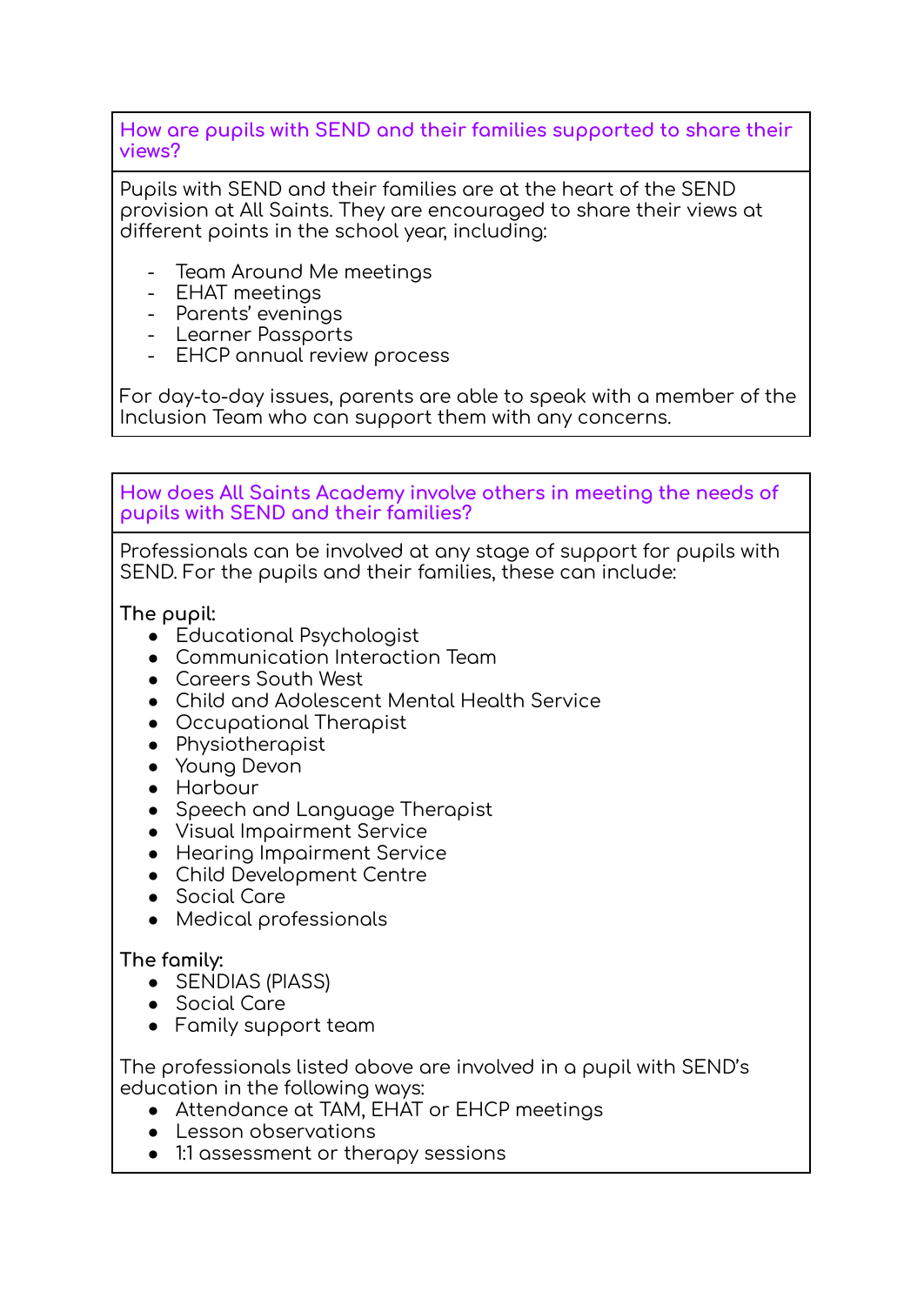- Provision of advice to the Inclusion Team. Including strategy support for the classroom.
- Termly planning sessions with the SENDCo to review support and plan next steps

**How are pupils with SEND and their families supported when they join or leave All Saints?**

There are two important transitions for learners with SEND at All Saints Academy, the transition from **Year 6 to Year 7** and the transition from **Year 11 to a post-16 setting**.

#### **Year 6 to Year 7 transition:**

Pupils with SEND are highlighted by the Primary SENDCo and then they are supported to transition into All Saints in the following ways:

- $\bullet$  Transition meeting held, with the attendance of: the pupil where possible; the parents; the primary and secondary SENDCos; the pupil's year 6 teacher and any relevant professionals
- Transition plan is written containing strategies for support. This is then reviewed during the autumn term of Year 7
- Tours are held at All Saints Academy by a member of the Inclusion Team
- Enhanced transition sessions are held which are run by members of the Inclusion Team. These aim to help the pupil to meet members of the Inclusion Team and to provide key information about being a pupil at All Saints.
- A parents information evening is held at All Saints Academy during the summer term of Year 6
- If a learner has an EHCP, the SENDCo from All Saints can be part of the annual review process in Year 6
- Creation of a Learner Passport ready for September with the student voice represented clearly

## **Year 11 to a Post-16 setting:**

- Enhanced careers support which happen earlier in the school year for pupils with SEND
- Support from the Inclusion Team in accessing or applying for courses
- Transition meeting held with the attendance of: the pupil and their family; the SENDCo from All Saints; a representative from the post-16 setting and any relevant professionals (this may take the form of a Team Around Me meeting)
- Transition plan is written containing strategies for support
- If a learner has an EHCP, a representative from the requested post-16 setting and / or a careers advisor will attend the annual review
- Preparation for adulthood is a key theme addressed in meetings and discussion with the young person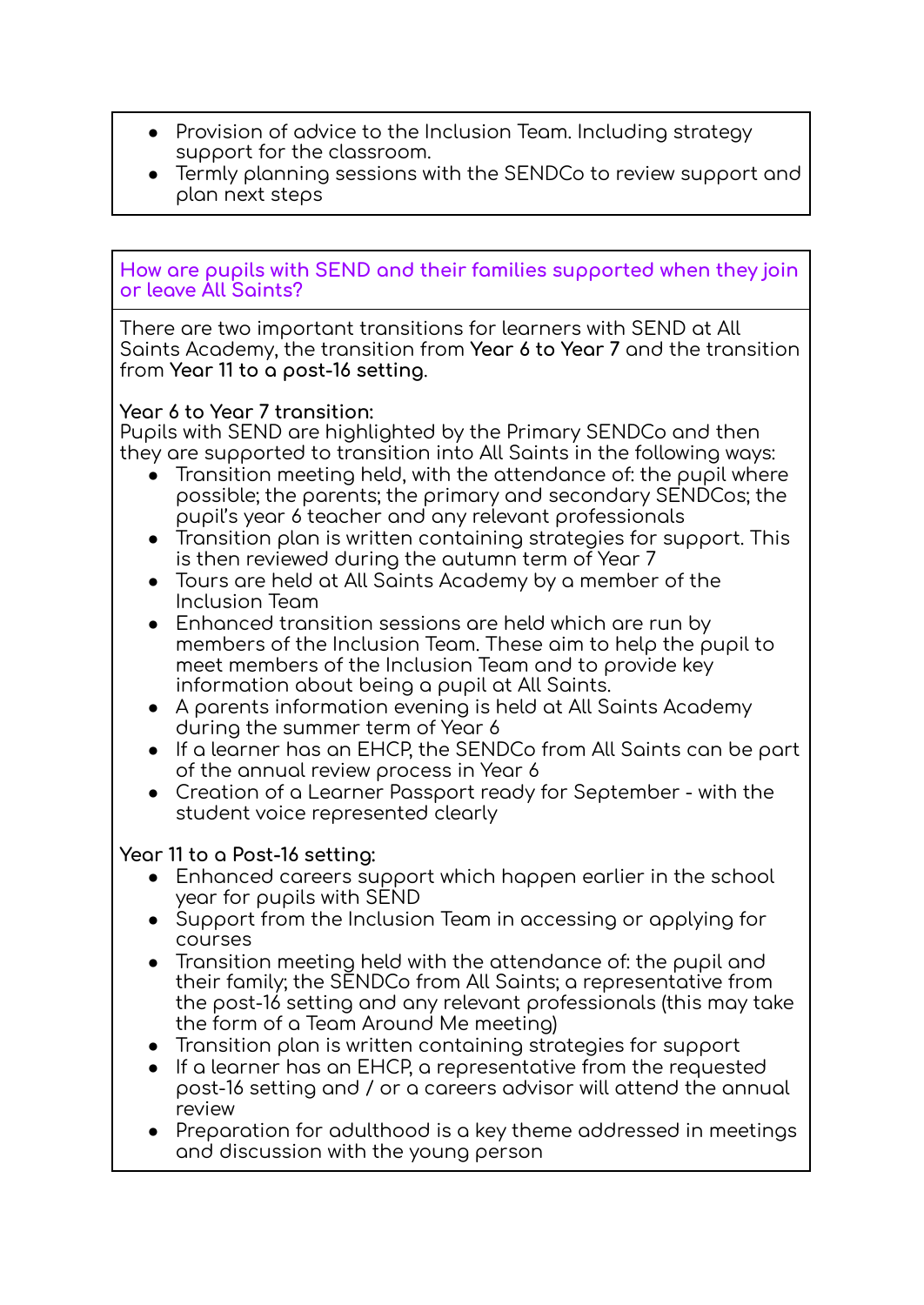**What training / specialist expertise have the staff at All Saints Academy got relating to SEND?**

Staff at All Saints are trained to support the needs of pupils with SEND. Below is a list of some of the training staff have had relating to SEND and who delivered the training during 2020-21.

### **Teaching staff:**

- Supporting Primary Level learners in the classroom (Primary specialist teacher)
- High Quality Teaching strategies (Assistant SENDCo)
- Using the graduated response at All Saints (Assistant SENDCo)
- SEND champions support (Assistant SENDCo)
- The Inclusive Classroom (SENDCo)
- Autism training (CAMHS)

#### **Pastoral:**

- Emotion based coaching (Educational Psychologist)
- The pastoral SEND pathway (Assistant SENDCo)
- EHAT (EHAST Team Local Authority)
- Safeguarding Level 3
- First Aid

#### **Inclusion Team / support staff:**

- Adverse childhood experiences (online course)
- Reader/scribe training (Communicate-Ed)
- How to support SEND learners in the classroom (Educational Psychologist)
- First Aid

## SENDCo:

- NPQSL (LSSW)
- National Award for SEND Coordination (Plymouth University)
- Attachment Based Mentoring (Babcock)
- Safeguarding Level 3
- Reader / scribe training (Communicate-Ed)

#### Director of Inclusion::

● National Award for SEND Coordination

Further training is provided as and when needed by the Educational Psychology Service, the Communication Interaction Team and the Speech and Language Service through the year.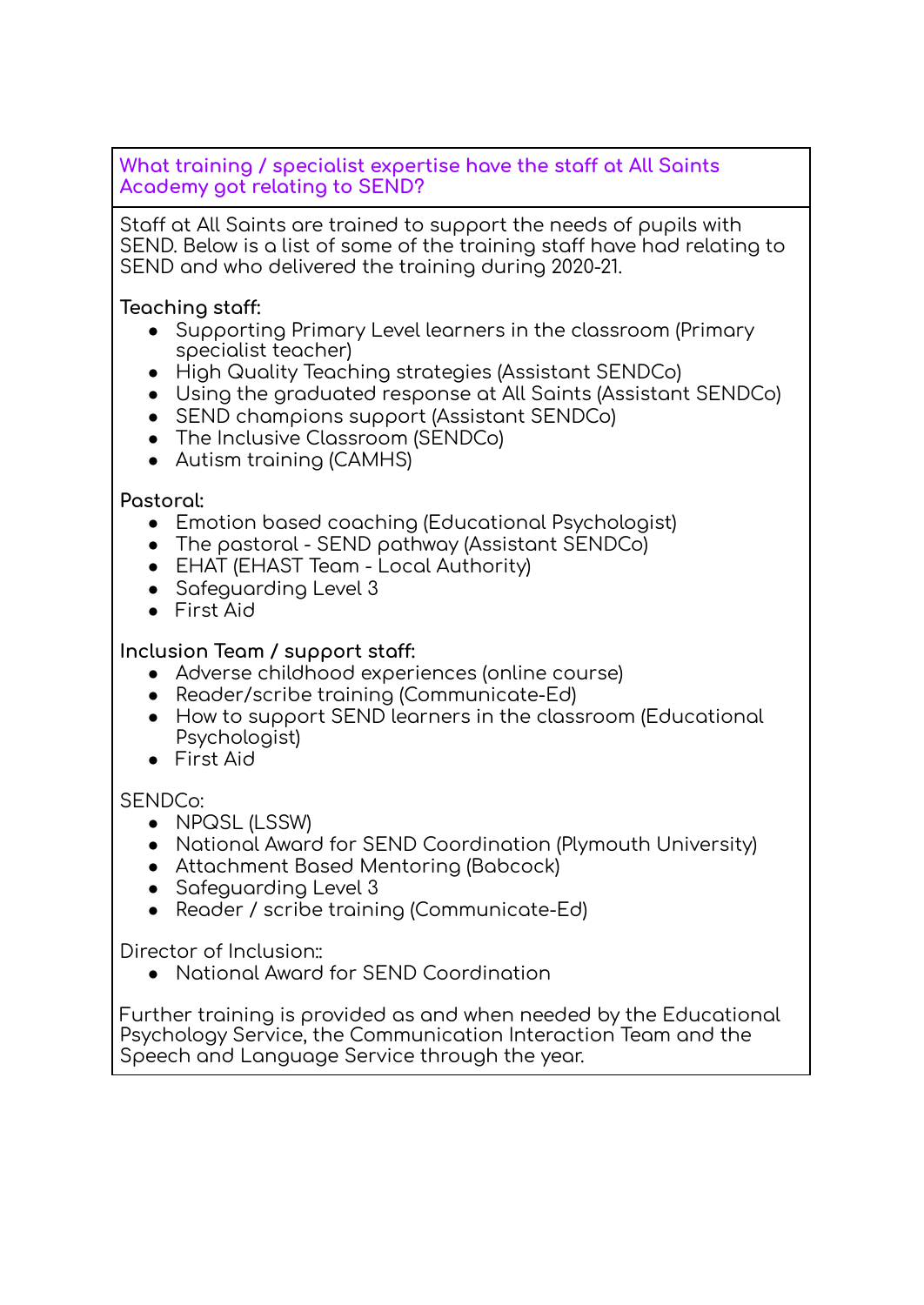**How can I find out more information about Plymouth's Local Offer for pupils with SEND and their families?**

Plymouth's Local Offer can be found by following this link:

<https://www.plymouthonlinedirectory.com/plymouthlocaloffer>

**What can I do if I am not happy with the school's provision? How can I share my concerns?**

If you have concerns about the SEND provision that your young person is receiving at All Saints Academy, please follow our complaints procedure. This can be found by clicking on this link:

<https://www.asap.org.uk/information/policies/>

| Guide to key terms and vocabulary: |                                                                                                                                                                                                                          |  |
|------------------------------------|--------------------------------------------------------------------------------------------------------------------------------------------------------------------------------------------------------------------------|--|
| <b>ASDAN</b>                       | ASDAN is a curriculum development and awarding<br>organisation which provides programmes and<br>qualifications that focus on the skills for learning,<br>work and life.                                                  |  |
| <b>Brunel</b><br>Provision         | The Brunel Centre is our on-site alternative<br>provision which provides short packages with the<br>aim of supporting and re-engaging learners with the<br>mainstream classroom.                                         |  |
| <b>EHAT</b>                        | The Early Help Assessment Tool (EHAT) is an<br>assessment for multi-agency support and aims to<br>support the child, young person or their family when<br>a problem emerges.                                             |  |
| <b>EHCP</b>                        | An Education, Health and Care Plan (EHCP) is a<br>document which supports children and young<br>people with SEND in education. If your child needs<br>more support than the school can provide they may<br>need on EHCP. |  |
| <b>Fresh Start</b>                 | Fresh Start is an intervention which teaches<br>students to read accurately and to spell correctly.                                                                                                                      |  |
| <b>High Quality</b><br>Teaching    | High Quality Teaching is teaching which is<br>differentiated and personalised to meet the<br>individual needs of the majority of children and                                                                            |  |